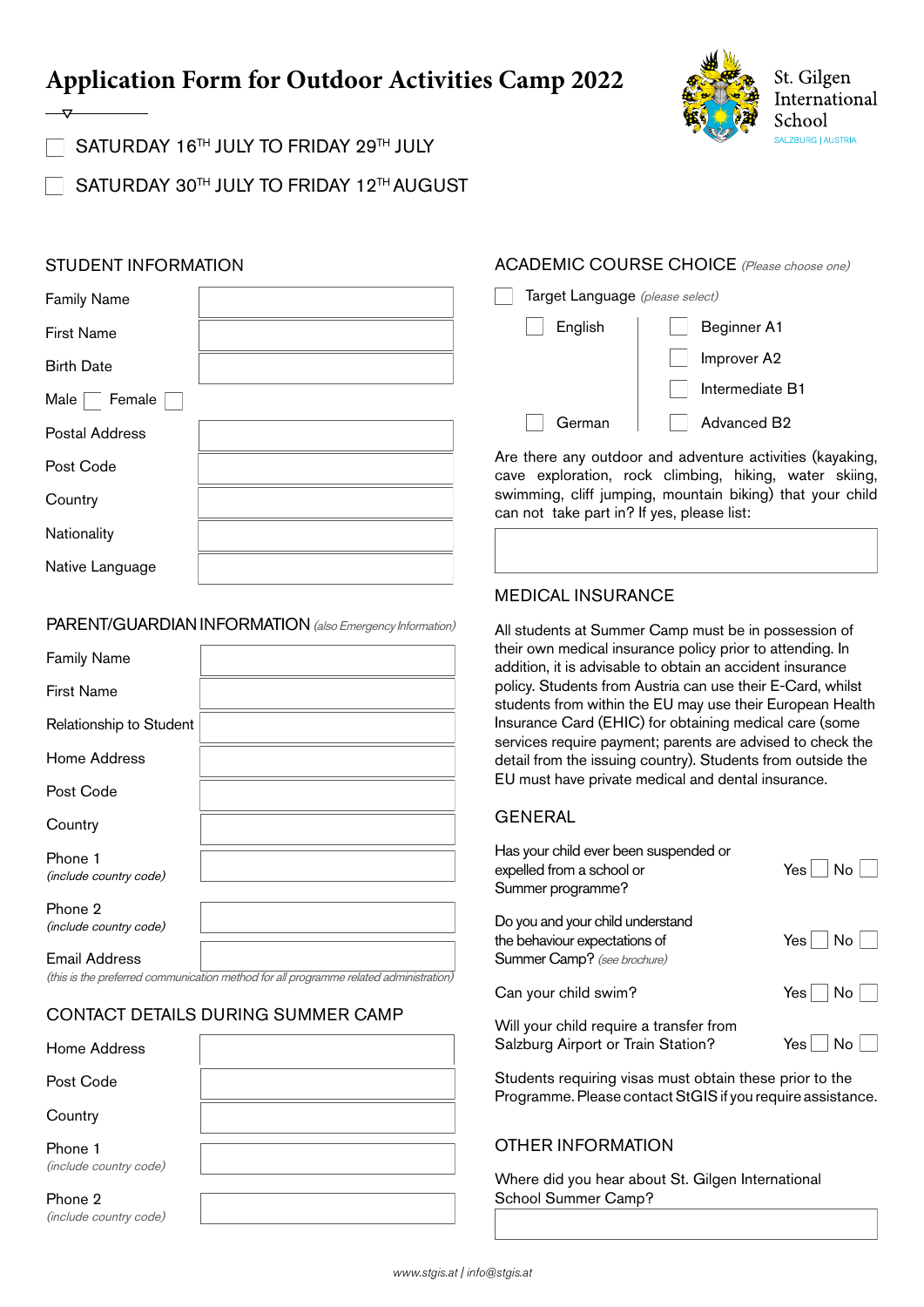# MEDICAL QUESTIONNAIRE

Does your child suffer, or has suffered from any of the following? Please give details where necessary.

| Asthma                                                                                               | Yes  <br>No            |  |
|------------------------------------------------------------------------------------------------------|------------------------|--|
| Fits or fainting                                                                                     | Yes <sub>1</sub><br>No |  |
| Severe/recurring headaches                                                                           | No<br>Yes              |  |
| <b>Diabetes</b>                                                                                      | Yes  <br>No            |  |
| Allergies to medicines or other (incl. hay fever)                                                    | No<br>Yes l            |  |
| Does your child receive psychological support<br>or have any psychological conditions                | No<br>Yes l            |  |
| Has your child had any recent breaks, operations<br>or injuries which may affect their participation | Yes $ $<br>No          |  |
| Any dietary requirements                                                                             | Yes<br>No.             |  |

#### IMMUNISATIONS

It is recommended that residents within the Salzkammergut region of Austria receive the immunisation against TBE (FSME). See [www.who.int/ith/deseases/tbe/en](http://www.who.int/ith/deseases/tbe/en) or [www.zecken.at](http://www.zecken.at) for more information.

| Is your child immunised against Tetanus,<br>Diptheria, Polio and Pertussis; please ensure<br>boosters are given when required. | No<br>Yes         |  |
|--------------------------------------------------------------------------------------------------------------------------------|-------------------|--|
| Is your child immunised against TBE?                                                                                           | No<br>Yes         |  |
| Is your child vaccinated against Covid 19?                                                                                     | No<br>Yes $\vert$ |  |

#### INFECTIOUS DISEASE OUTBREAK

In the event of an outbreak of Pandemic Flu or other infectious disease StGIS will follow national and international health advice regarding immunisation and treatment. Parents will be contacted with more information in the event.

#### ADMINISTRATION OF HOMELY REMEDIES

Homely Remedies are medicines and treatments that can be bought 'over the counter' from a pharmacy, without needing a prescription. The School Doctor has approved paracetamol tablets, anti-inflammatory gel, throat lozenges, herbal cough medicine, bite/sting relief gel, and anti-diarrheal probiotic agent (Bioflorin). Homely Remedies are stored in the Medical Room, Boarding Houses and held by Trip/Activity Leaders. Administration is by the House Staff, School Nurse, Trip/Activity Leader and identified First Aiders following approval from the School Nurse

I consent to my child receiving homely remedies Yes  $\Box$  No

# CONSENT TO EMERGENCY CARE (INCLUDING ANAESTHETIC)

StGIS will make every effort to contact parents in the case of a child requiring emergency medical or surgical intervention. In the event of parents not being reached, or an emergency where the decision to treat must be made immediately, the accompanying member of staff may be required to give consent for treatment, including an anaesthetic. The school will act In Loco Parentis in these emergencies. This covers all students (day and boarders) and extends to educational trips, visits and all school activities.

| I authorise StGIS to give consent for                                          | No<br>Yes $\vert$ |  |
|--------------------------------------------------------------------------------|-------------------|--|
| emergency care for my child during their<br>duration as a student at the camp. |                   |  |

# STGIS SUMMER CAMP CODE OF CONDUCT

We strive to ensure that St Gilgen International School Summer Camp is a very special place, a truly inclusive environment where *children of all ages and backgrounds have the opportunity to become part of a wider family and where trust is fostered and rewarded.*

Our Code of Conduct is based upon mutual respect and tolerance. StGIS Summer Camp is about safely having fun, making friends and trying new and positive experiences. We insist that our code is followed at all times.

StGIS Summer Camp fully supports the Anti-Bullying Campaign and will not tolerate bullying of any kind at our camps.